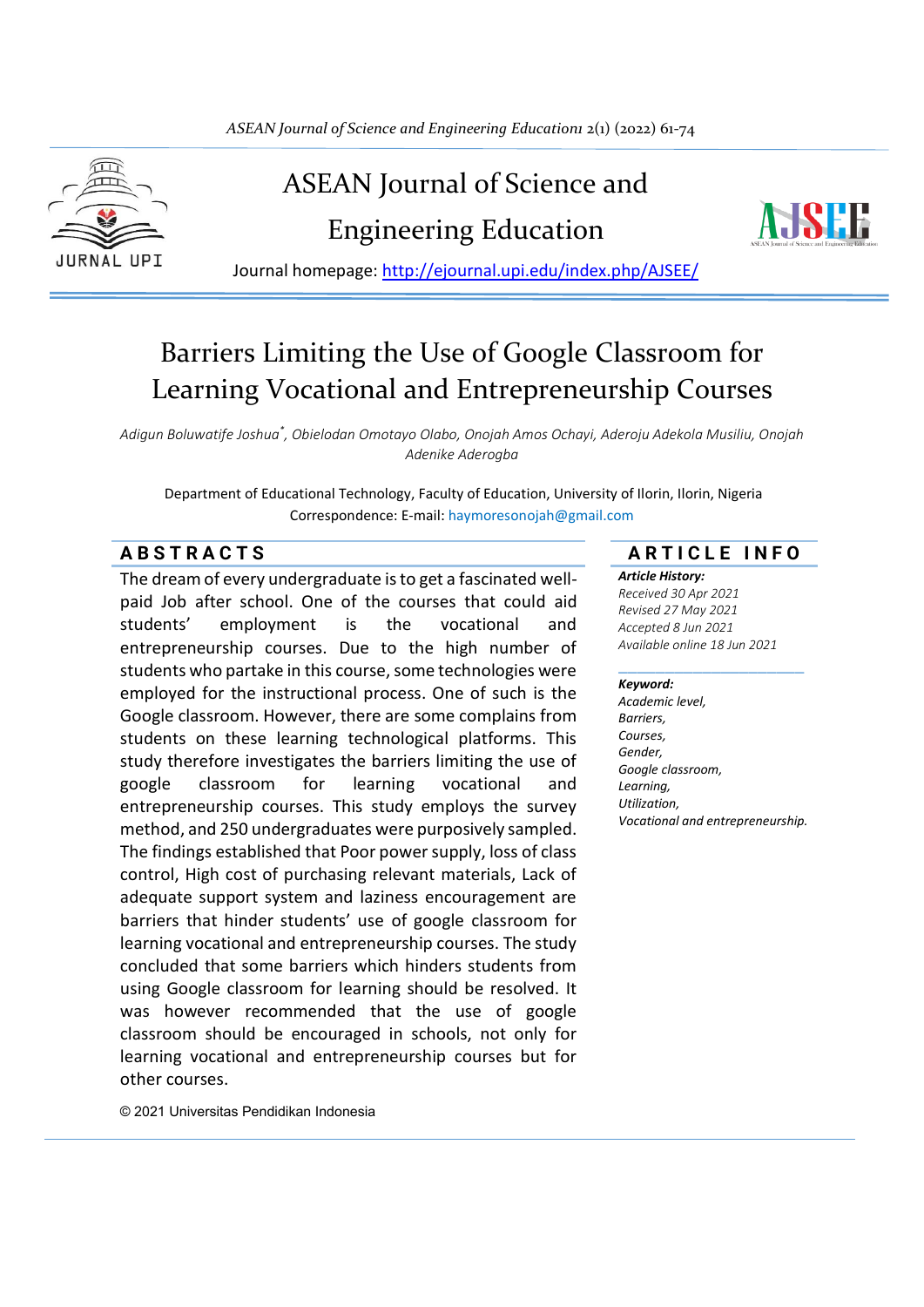#### **1. INTRODUCTION**

Since the advent of Information and communication technologies (ICTs), it has been a major driving forces of knowledge-based and globalized societies of a new world era. It has accelerated rapidly since its adoption and its use has resulted in the globalization of knowledge and information resources ( $\frac{1}{s}$ lam & Islam, 2017). ICTs are playing an integral role in organizations and all other sectors they've been utilized including the education sector. The adoption and use of ICTs in education is highly expected as the 21st century students are digital natives; therefore, it is only natural to adapt it into their learning. This innovation brought about new methods and approaches to teaching and learning. It has caused a shift in learning patterns from face to face towards more open education, these including utilizing information and communication technology as learning resources and meeting their needs for almost unlimited information (Rahmad *et al.*, 2019).

Information and Communication Technology (ICT) have become and taken a key role in the field of education, it has led to the development and modification in educational methodology and curriculum delivery globally. Ever since its adoption It has become an indispensable instrument for the development of quality teaching and learning and it has dramatically reshaped the teaching and learning process in the education system. ICT offers powerful learning environments that can transform the learning and teaching process so that students can deal with knowledge in an active, self-directed and constructive way (Atsumbe *et al.,*  2012). The application of ICT to education has given rise to a new set of vocabularies used to describe new approaches to learning and curriculum delivery. Such terms include e–teaching, e–learning, and so on which are facilitated via the internet.

Google Classroom is a free web service developed by Google for schools that aims to simplify creating, distributing, and grading assignments (Okmawati, 2020). Google Classroom education is one of the features provided by Google Apps for Education (GAFE) which was released to the public on August 12, 2014. It is an application that allows the creation of classrooms in cyberspace. It is used as a means of communication between students and lecturers, in organizing classes, especially when students and lecturers cannot do face-to-face learning (Izenstark & Leahy, 2015). The primary purpose of Google Classroom is to streamline the process of sharing files between teachers and students.

Over the years, a stereotypical view concerning technology use and gender has been developed, which is, relative to men and boys, women and girls might have more negative attitude towards technology and technology use, and they would be less actively engaged in technology-related activities and behaviors (Islahi, 2019). However, the research findings from various individual studies about gender difference in the attitude toward technology use have been inconsistent, making it difficult to draw any firm conclusion. Literature suggests that gender represents critical part in realizing the variation in perceptions towards technology skills and attitudes on e-learning which includes using google classroom for learning; Results gotten from similar studies will be reviewed and related to the study.

One of the reasons that has caused the Nigeria educational system to be greatly faulted by most people is the inability of the system to provide a structural employment plan for Universities graduates after the completion of their Bachelor degrees and these has led to increase in the number of dependent population of the nation and has in turn affected the economic growth of the country. Unemployment often becomes the stock of all those individuals who are not engaged in any productive activity and who are either unable to find work on the prevailing real wage rate or who are in the process of switching to a new job.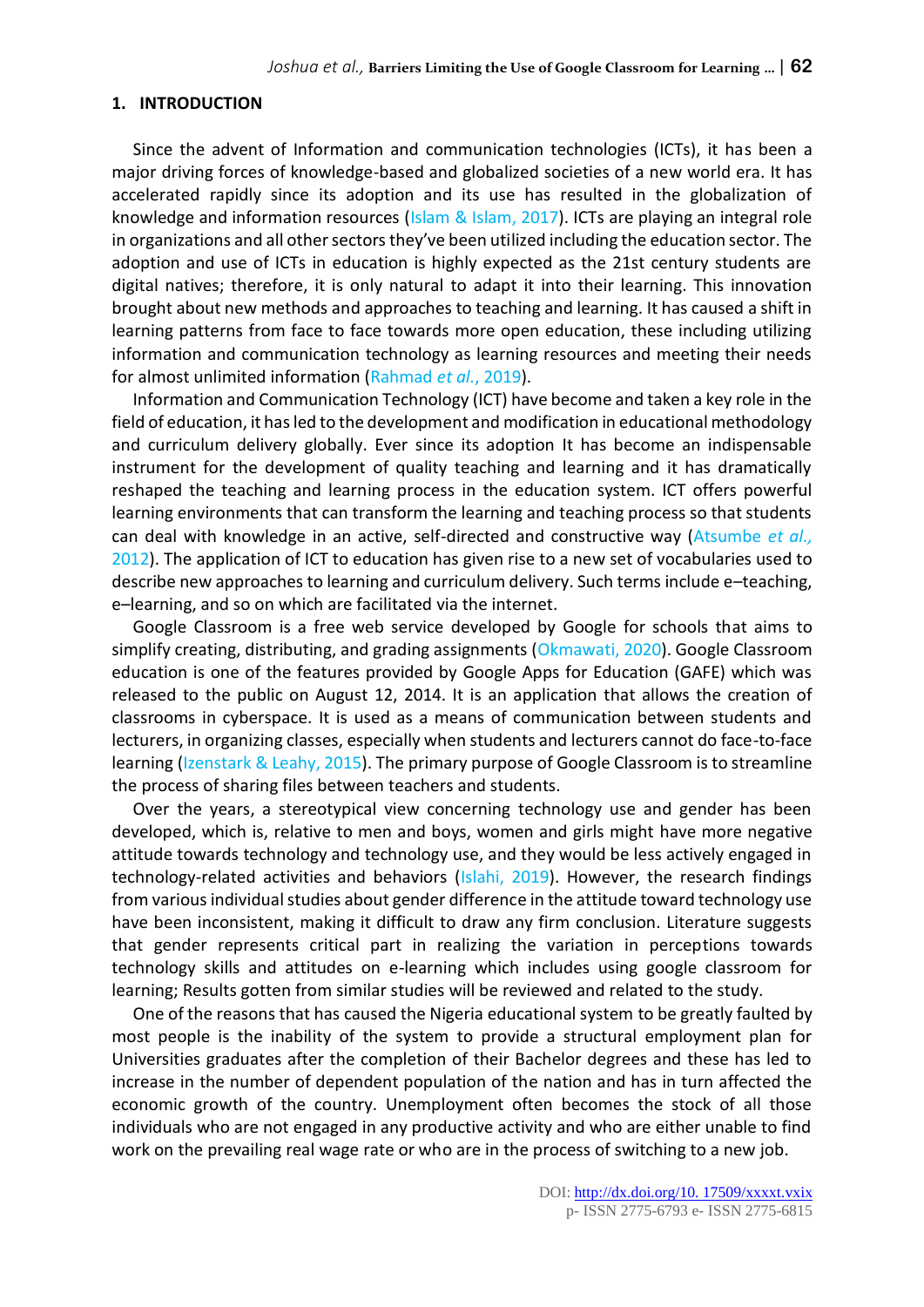Most of the graduates been produced are for export purpose since Nigeria labor market is shrinking and not expanding to the extent that smaller organization who cannot afford to pay more are downsizing, right sizing or even outsourcing their employment agencies (Olanipekun *et al.*, 2015). Therefore, it has led to the continuous loss of good size of our human capital to other nations, where they contribute in no small measure to the development of the host economies, while those who cannot go abroad remain frustrated, unemployed and underemployed (Brimah *et al*., 2014).

# **1.1. Statement of the problem**

It is no more news that technology can greatly enhance teaching and learning and help in achieving educational objectives. The integration of technology in the classroom can help teachers to present their lesson in a better way, it also helps the teacher in the explanation of difficult concepts, so students are able to easily understand those concepts. Its rapid advancement in recent years has brough about new methods and approaches in which learning can delivered. Education has moved on from the past time where classes are held directly (face to face) in a teacher centered environment to a more enhanced and virtual environment where learning can take place without the teacher and students having to be in the same geographical location. The teacher or instructor can simply send learning contents, the students then access it and give feedback to the teacher on the learning contents.

Educators worldwide had no choice but to leverage online education technologies and applications to further teaching and learning. There are various mediums to be used including Microsoft Teams, Facebook Live, Google Classroom, Webex, Zoom and other chat applications like Whatsapp and Telegram. One of the platforms used which is now very popular is the google classroom, it allows teacher and students to share, edit and comment on learning materials thereby leading to continuity in passage of knowledge. Even though google classroom has been used by Unilorin students before the pandemic, there could however be several challenges against the use of google classroom especially for learning vocational and entrepreneurship courses, which is why this study investigated the barriers limiting the utilization of google classroom by undergraduates in learning vocational and entrepreneurship courses.

#### **1.2. Purpose of the study**

- 1. Examined the barriers against the use of google classroom for learning vocational and entrepreneurship courses.
- 2. Investigated the influence of undergraduates' gender on the barriers limiting the utilization of google classroom for learning vocational and entrepreneurship courses.
- 3. Investigated the influence of undergraduates' academic level on the barriers limiting the utilization of google classroom for learning vocational and entrepreneurship courses.

# **1.3. Research questions**

- 1. What are the barriers against the use of google classroom for learning vocational and entrepreneurship courses?
- 2. What influence does undergraduates' gender have on the barriers limiting the utilization of google classroom for learning vocational and entrepreneurship courses?
- 3. What influence does undergraduates' academic level have on the barriers limiting the utilization of google classroom for learning vocational and entrepreneurship courses?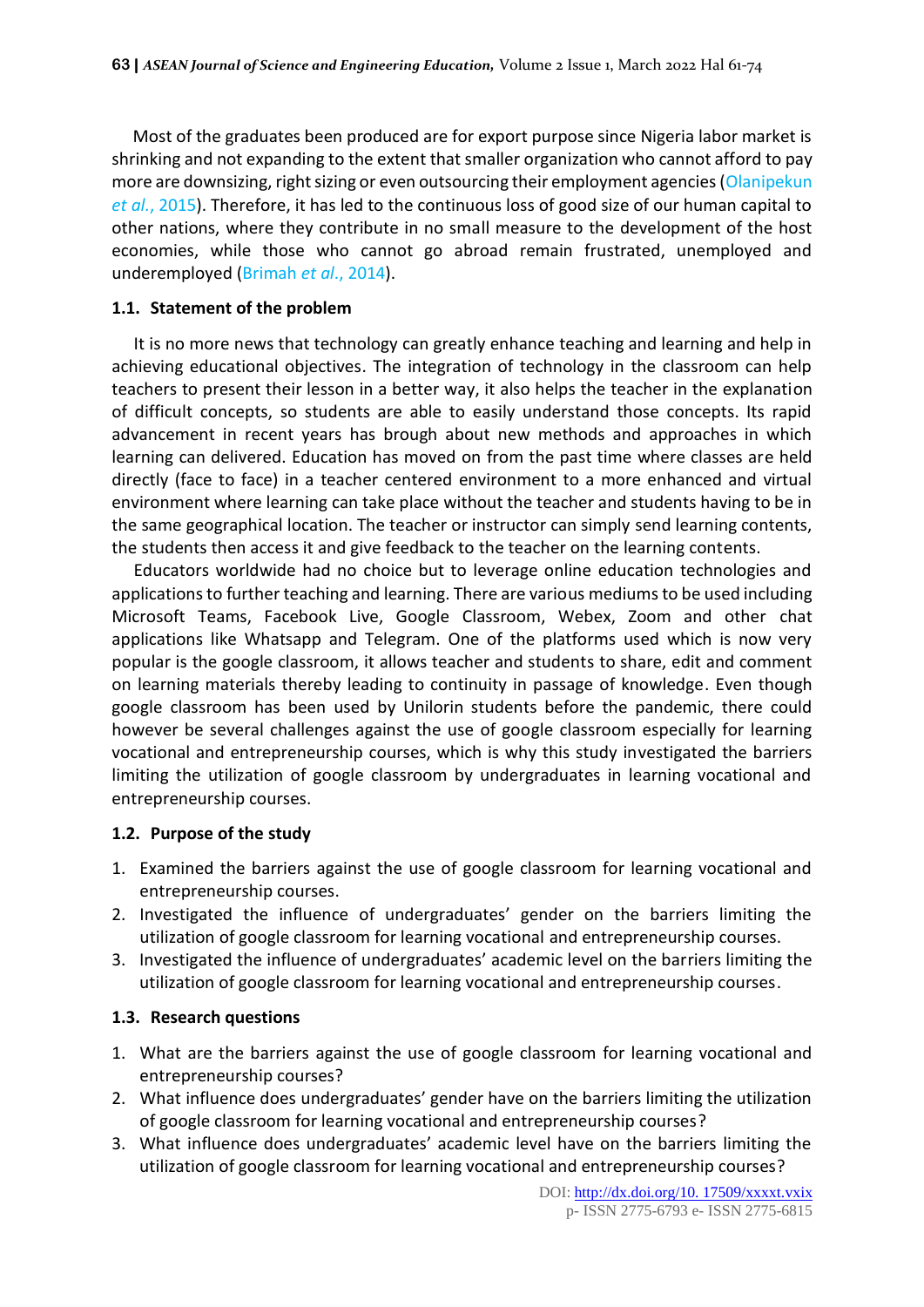# **1.4. Research hypotheses**

The following null hypotheses were tested in the study:

**Ho1:** There is no significant difference between the barriers limiting male and female undergraduate on the utilization of google classroom for learning vocational and entrepreneurship courses.

**Ho2:** There is no significant difference among barriers limiting undergraduate students' utilization of google classroom for learning vocational and entrepreneurship courses based on their Academic level.

# **1.5. Literature review on barriers limiting the use of google classroom for learning by undergraduates**

It has been stated and confirmed from different studies reviewed above that google classroom has what it takes to improve teaching and learning, however there are factors that limits the effectiveness of using google classroom for learning. Studies, (Nwana, 2012), have shown that there are constraints to the successful utilization of google classroom (Ezeugbo & Asiegbu, 2011) and e-learning facilities for curriculum implementation in schools. Otuka (2021) expressed that computer literacy in Nigeria was still at its lowest ebb mainly in the last decade because e-learning which is the umbrella term for the use of google classroom is faced with a lot of challenges some of which include inadequate e-learning facilities, lack of skilled manpower to manage the available resources, inadequate funding of higher education and reluctance/inability on the part of the lecturers to fully integrate new technologies in their pedagogical practices.

Entrepreneurship education in the same vein is a learning process that requires from learners/students' self-direction and self-management, unlike the traditional stereotype teaching. Entrepreneurship education seeks to provide students with the knowledgeable, skills and motivation to encourage entrepreneurial success in a variety of schooling from primary or secondary schools through graduate university programmes (Olanipekun *et al.*, 2015; Chuang, 2014). Akinola, (2012) defined entrepreneurship education as the willingness and ability of an individual to acquire educational skills to explore and exploit investment opportunities, establish and manage a successful business enterprise. Entrepreneurship education has also been described as a formal or informal structured learning that inculcates in students/trainees the ability to identify, screen and seize available opportunities in the environment in addition to skill acquisition.

Ezeugbo & Asiegbu (2012) identified major e-learning challenges as inadequate funding, lack of technical background and inadequate facilities and noted that the application of elearning in teaching will thrive only if these challenges or constraints were properly addressed. Nwana (2012) was of the opinion that dearth of trained teachers for e-learning, lack of facilities, infrastructures and equipment were among the factors that militate against effective utilization of google classroom. These challenges may be part of reasons why most teachers, including science teacher educators appear to still stick to the old traditional method of lecture in delivering their lessons.

E-learning is the electronic support of learning, whereby, in terms of implementation, it particularly focus lies on the specific didactic preparation and production of learning content for delivery through electronic media, as well as the underlying (up-to-date) software and technical platforms (Sitzmann, 2015). Belaya, (2018) stated that the definition of e learning can be divided into two groups. The first group of definitions covers e-learning as a generic term for computer-aided learning in the broad sense. All possible forms of teaching and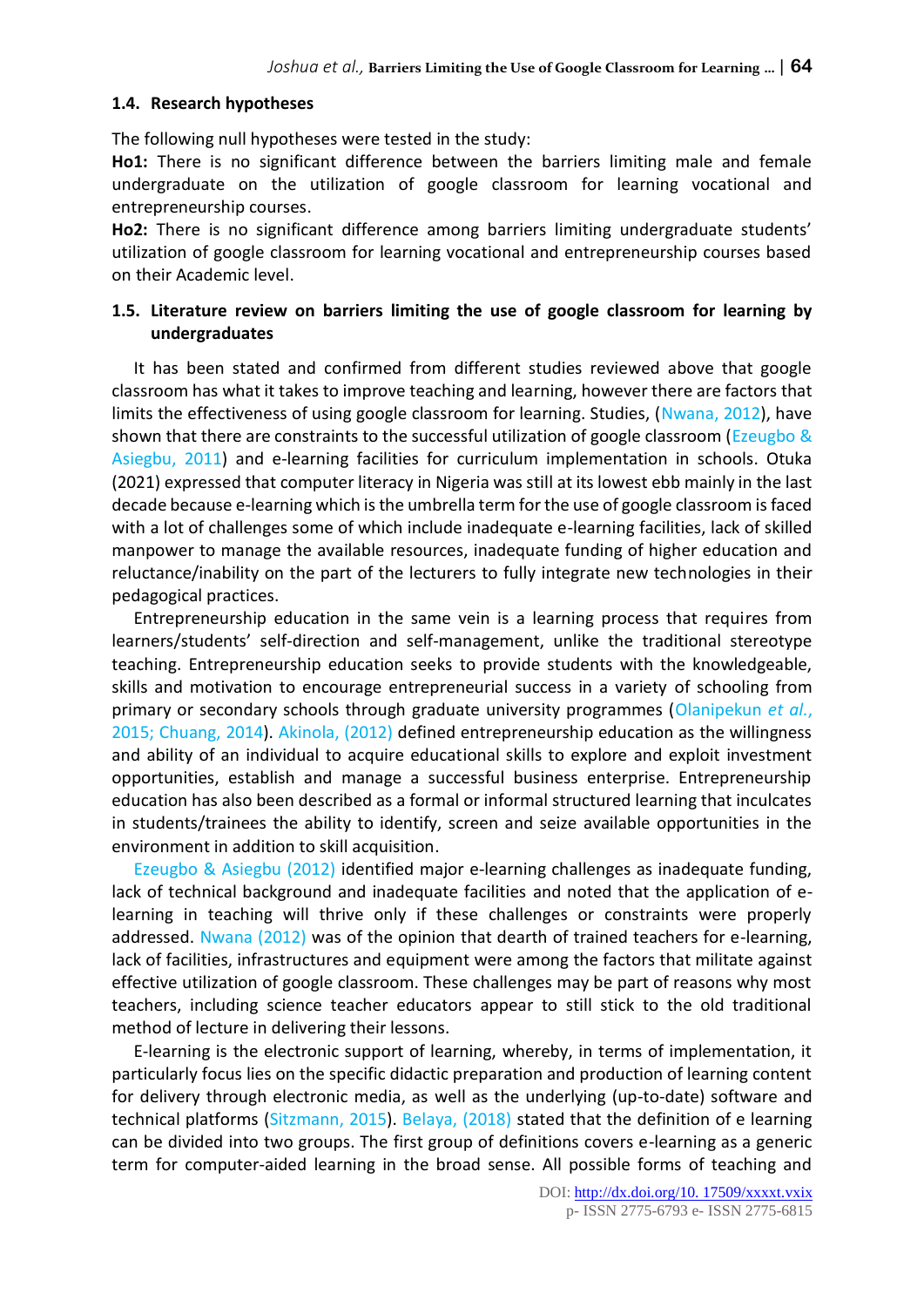learning are implied: computer-aided, multimedia, tele-medial, net-based. According to the literal meaning of the term "electronic media", not only the computer but also the television, the radio and the CD/DVD player could be included. The second group of definitions includes the concept of e-learning in the narrower sense. Similar to using the prefix "e" in other words, such as e-commerce or e-business, the term e-learning stands for Internet-based applications. Only the Internet-based transmission of learning programs or content is implied here (Kerres, 2012). In her dissertation, Lenz, (2009) points to a third possible definition of the term elearning: learning just-in-time, that is, it is independent of time and place. It is not of importance whether the process is online or offline, the learner can always access the materials shared.

The poor accessibility to internets and other ICT resources is also a major stumbling in the utilization of google classroom for learning by undergraduates. In a study conducted by Mathipa & Mukhari (2014) poor accessibility to internet and computer resources is one of the main problems most developing countries are facing in the implementation of technology in education. The scholars asserted that the lack of access to internet and instructional materials are the main causes of the non-productive nature of Nigerian school system and poor academic performances of students in Nigerian schools. They went further to state that poor internet connectivity hampers the use of internet resources. Also, the browsing speed in Nigeria is relatively low compared to the amount paid for the bandwidth which in turn discourages lecturer and students, most parent also consider computers and mobile phones luxury instead of necessity thereby refusing to equip their children with such provisions (Osuafor & Emeji, 2015).

Certainly, the most basic step toward effective technology integration is widespread access to equipment necessary to run educational computer programs. If computer lab time is limited to one hour per week, persistent use of educational technology is not viable. While many schools across the country are making the transition to one-to-one (1:1) computing (Warschauer *et al.,* 2014), many students do not have regular and reliable access to a computer. Inconsistent computer access makes it extremely difficult for instructors to integrate technology into existing lesson plans. Routine access to hardware (i.e., laptops or tablets), software (e.g., reading and writing software, internet browsers), and internet connection is a fundamental requirement.

Another factor limiting the use of google classroom is the high Cost of Ownership of mobile phones and laptops; there is a realization in Nigeria that the government alone cannot adequately shoulder the high cost of quality education in the 21st century. Partnership between government, industry and stakeholders appears to be the preferred option. In Nigeria a number of organizations for example, Education Trust Fund (ETF), TETFUND, etc donate ICT laboratories equipped with 20-50 computers to some tertiary institutions. In addition, they pay for one year of two years internet subscription and mandate the recipient institution to sustain the facility. Most of these laudable efforts have failed because the recipients were unable to pay for the high cost of equipment renewal, maintenance and bandwidth. This is because network costs in Nigeria consist of not only capital cost but also high operating cost (Osuafor & Emeji, 2015).

Lack of constant power supply is another major stumbling block facing the use of google classroom by undergraduates; the irregular supply of electrical power has crippled the Nigerian economy and hindered the progress of research carried out by institutes, groups and individuals in the country. It is maddening for any establishment to start off new projects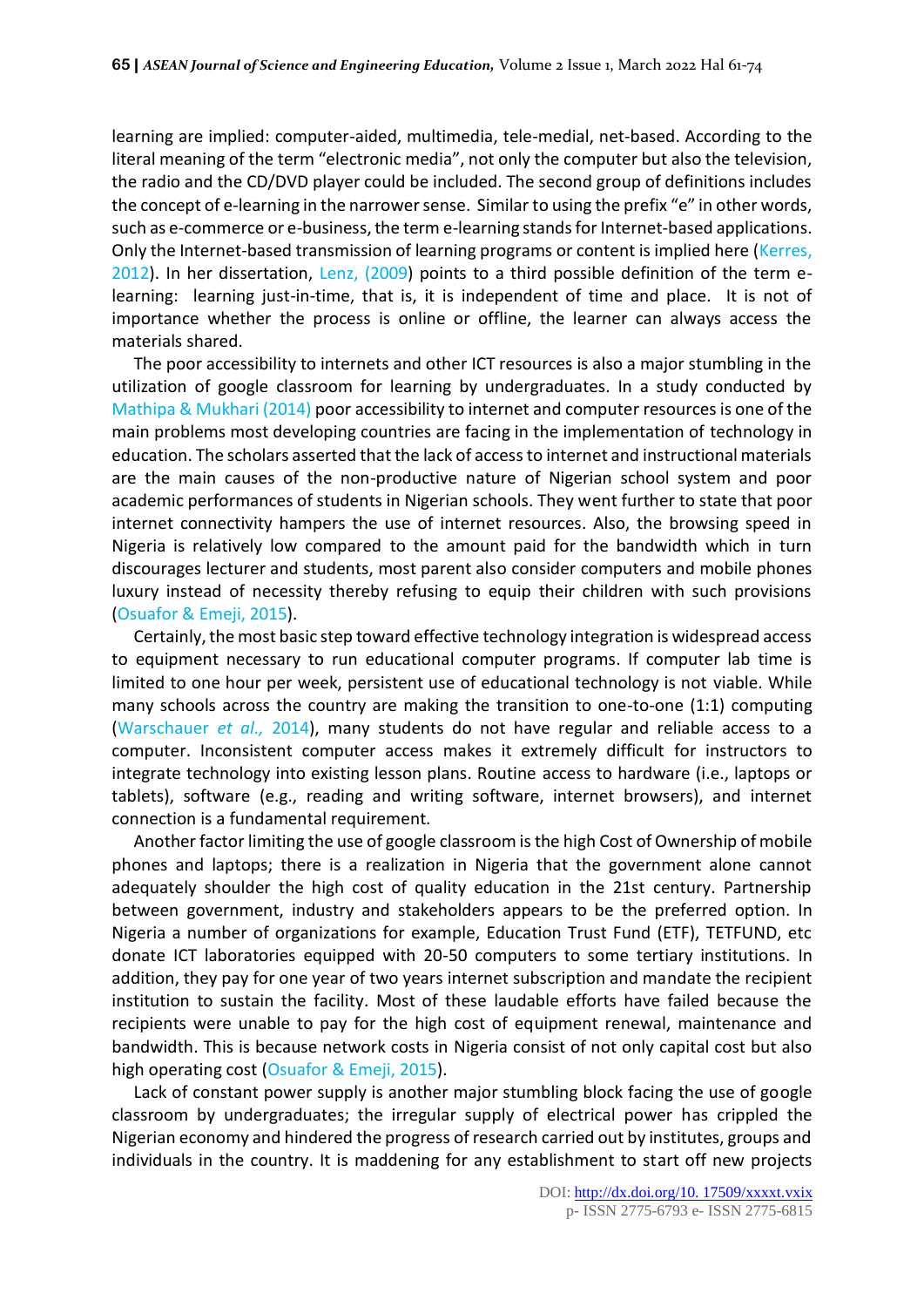without addressing the almighty power supply problem. It is even worse to embark on extensive technological project within an educational institution, without solving power problems first. Frequent power breakdowns and power cuts, has increased the cost of owning ICT infrastructure (mobile phones, computer lab), institutions have to purchase powerful generators and other alternative means of electricity supply to power up devices to be used for learning online through google classroom, And even off campus students might experience breakdown in their learning as the electricity supply might be off for days and even weeks.

Another potential factor is teachers' attitudes and beliefs, these are crucial factors in determining the role and effectiveness of technology in classrooms. Attitudes and beliefs about both educational technology and pedagogy in general will ultimately influence how teachers implement technology. Now that google classroom is being widely used in schools due to the pandemic, perhaps the most important question is how to best implement technology, rather than whether the technology will be used (Ertmer *et al*., 2012). A study conducted by Mwila (2018) show that there is a positive correlation between the frequency of a technology use and teachers' attitude towards ICT integration.

Besides, another study reveals that there is positive correlation between the frequency of ICT use and teachers' computer literacy (Mahdum *et al*., 2019). Relating this to the study it shows that the use of google classroom by teacher and their attitude towards it are closely related. Understanding the relationship between the frequency or intensity of ICT use and teachers' perceptions might help in more effective decision-making in terms of ICT integration in education (Mahdum *et al*., 2019). Consequently, teachers' expertise and lack of knowledge to evaluate the use and role of ICT in teaching (or technophobia in teachers and teacher trainers) are prominent factors hindering teacher's readiness and confidence in using ICT support (Mahdum *et al*., 2019).

And lastly, lack of Technical expertise and support; in most schools, technical difficulties sought to become a major problem and a source of frustration for students and teachers and cause interruptions in teaching and learning process. According to Ertmer *et al.,* (2012) the most commonly cited reason for lack of technology implementation in the classroom is inadequate professional development and training. If there is lack of technical assistance and no repair on it, teachers are not able to use the classroom technology for temporarily (Jamieson-Proctor *et al*., 2013). The effect is that teachers will be discouraged from using computers because of fear of equipment failure since they are not given any assistance on the issue. Turel and Johnson, (2012) revealed that technical problems become a major barrier for teachers. These problems include low connectivity, virus attack and printer not functioning. However, there are a few exceptions. Schools in the countries like Netherland, United Kingdom and Malta have recognized the importance of technical support to assist teachers to use technology in the classroom (Yang & Wang, 2012). In the same vein adequate technical assistance is needed for both the students and the teachers when using the google classroom, this will help solve any difficulty they might encounter while using the app for learning.

Suri & Sharma, (2013) clearly expressed that no gender variations about the utilization of e-learning by students for learning. These result fit with several new studies which exposed that the gap between male and female in this issue is narrowing Bhattacharjee, (2008). Yacob *et al.,* (2012) examined the familiarity of university students in e learning, discussion of analysis were carried out on the students' perceptions regarding to gender, technology usage and the knowledge about e-learning implementation. Results shows that gender have a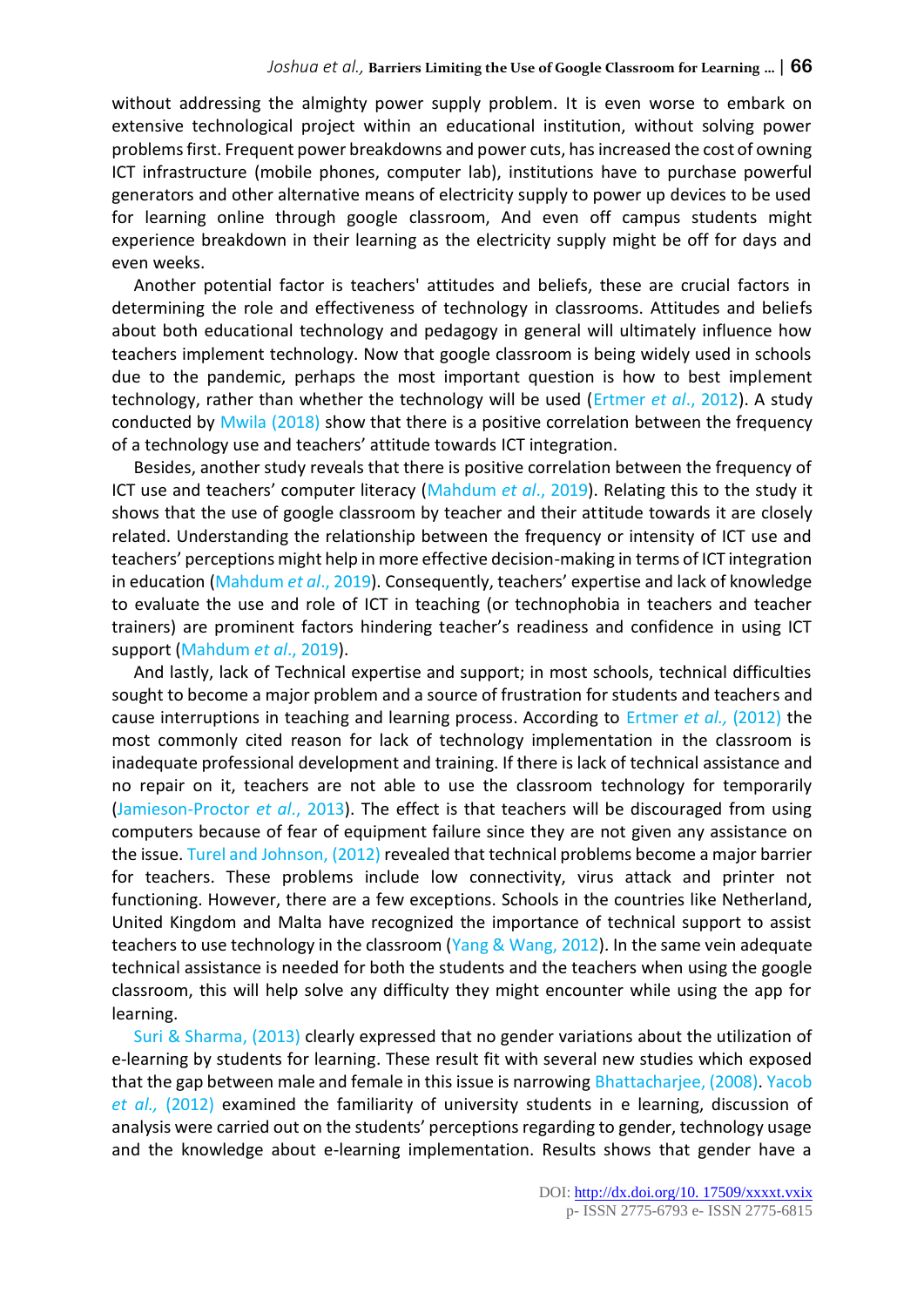significant effect on attitudes towards e-learning (Zabadi & Al-Alawi, 2016), 46% of males from first-year students prefer replacing "traditional learning" by using computer in learning, while only 22% of women support this result. Relating this report to the present study, it means males have tendency to use google classroom for their learning compared to their female counterparts.

## **2. METHODS**

This section deals with the method that was used in the conduct of this research work. This is a descriptive research designed to examine the barriers limiting the use of Google classroom for learning Vocational and Entrepreneurship in University of Ilorin. The research employed the use questionnaire to elicit information from respondents. Survey research employs questionnaire in this regard to gather necessary and meaningful information from the respondents. The population for this study will comprise all students at University of Ilorin, Kwara state. The total number of students in University of Ilorin is 45,885 and simple random sampling technique were used to select 250 respondents. Some of the populations were purposively selected based on gender.

The research instrument for this study was researchers-developed. The questionnaire consists of two sections that is, A and B. Section A consist of various questions on the respondents' demographic data that include faculty, gender, and level. Section B will comprise of structured questions which is in scale response mode. The questionnaire was based on using four point acting scale. The formats of response are: Strongly Agree (SA), Agree (A), Strongly Disagree (SD), and Disagree (D).

The instrument was validated by four experts in educational technology and business education for face and content validity. Their comments observation and corrections were used to produce the final draft of the questionnaire. Letter of introduction were produced and taken to the Dean of each faculty to seek permission to conduct in their faculties. Ethical considerations were considered as student were not forced to attest to the questionnaire. Also, their data were only used for the benefits of this research as their anonymity were kept confidential. The data collected for the study were analysed using frequency counts, percentages, mean scores. All hypotheses were tested at 0.05 level of significance. t test was used in testing Hypothesis one and hypothesis two was tested with Analysis of Variance (ANOVA).

#### **2.1. Data analysis and results**

This section presents the analysis on the undergraduates' barriers limiting the use of Google classroom for learning Vocational and Entrepreneurship in University of Ilorin, Nigeria and the interpretation of the data through the analysis of the questionnaire items after the administration of the research instrument were done. The section presents the description of the research subjects, statistical analyses and results based on research questions and research hypotheses stated earlier in chapter one. The demographic information of the respondents and the results of the analyses are also presented both in tables and figures.

A total of 250 undergraduate students from University of Ilorin, Ilorin, Nigeria, comprising of 120 male students and 130 female students made up the sample for this study. The 250 respondents were given the research instrument with the items, and eventually were available and responses from 250 undergraduate students were properly filled and returned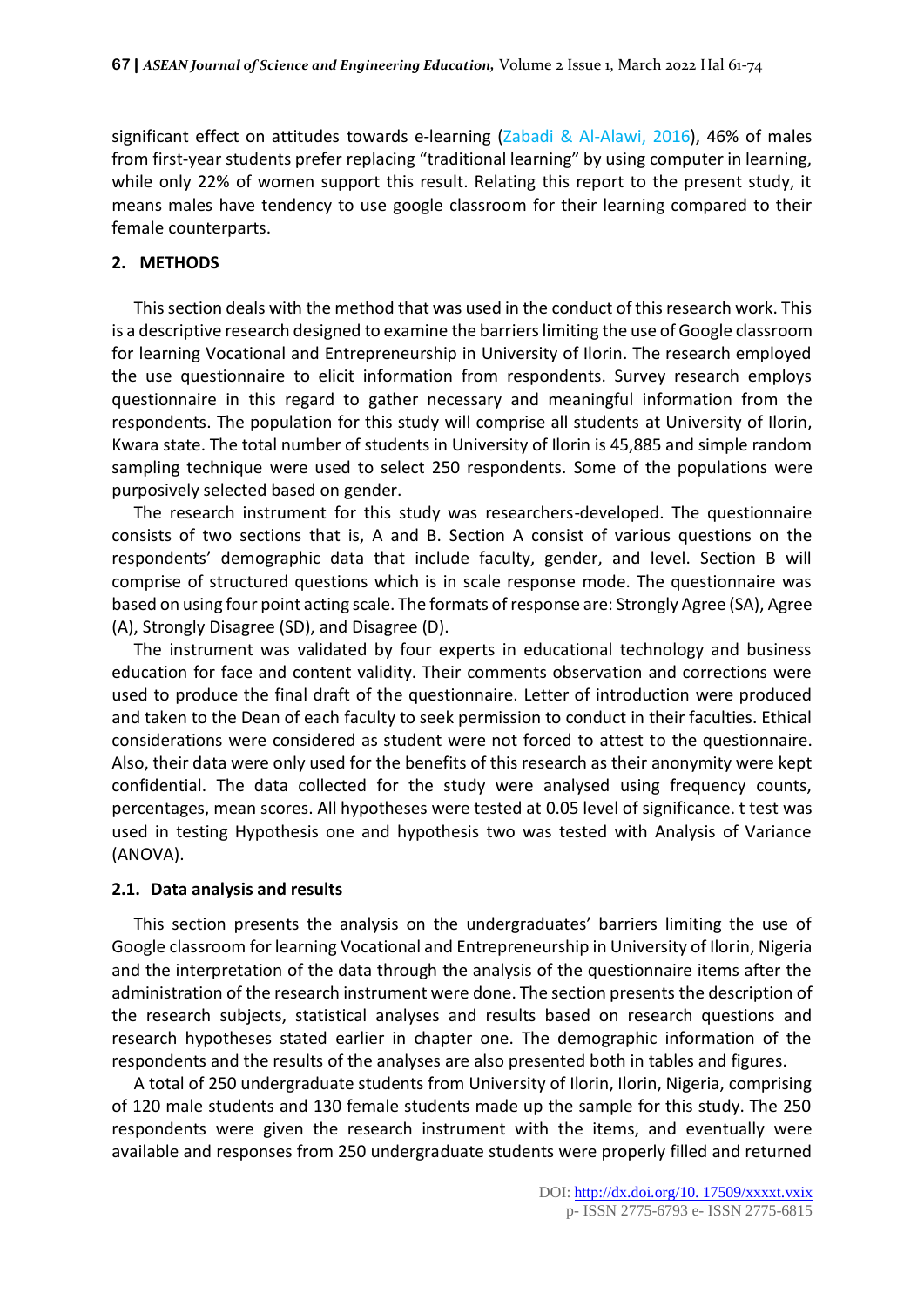amounting to 100% response rate. The sample size for this research was sufficient and representative.

#### **2.2. Demographic data**

The respondents' demographic data are presented in **Tables 1-5**. **Table 1** shows that male and the female respondents formed the study of the total sampled respondents with 120 (48.0%) are male while 130 (52.0%) females formed different percentage of the total sampled respondents respectively. This is also shown graphically in **Figure 1**. The pie chart revealed that female undergraduate students were more than their female counterparts.

**Table 2** shows that respondents from first to fourth year in the university formed the study of the total sampled respondents with 19 (7.6%) are in 100 level, 25 (10.0%) are in 200 level, 85 (34.0%) are in 300 level while 121 in 400 level formed a percentage 48.4% of the total sampled respondents respectively. This is also shown graphically in **Figure 2.** The chart in figure indicated that majority of the respondents were in their fourth year of their academic level, others are in first year, second year and third year respectively.

| Gender | <b>Frequency</b> | Percent | <b>Cumulative Percent</b> |
|--------|------------------|---------|---------------------------|
| Male   | 120              | 48.0    | 48.0                      |
| Female | 130              | 52.0    | 100.0                     |
| Total  | 250              | 100.0   |                           |



**Table 1.** Respondents' data based on their gender.

**Figure 1.** Graphical illustration of respondents' gender.

| Level | <b>Frequency</b> | Percent | <b>Cumulative Percent</b> |
|-------|------------------|---------|---------------------------|
| 100   | 19               | 7.6     | 7.6                       |
| 200   | 25               | 10.0    | 17.6                      |
| 300   | 85               | 34.0    | 51.6                      |
| 400   | 121              | 48.4    | 100.0                     |
| Total | 250              | 100.0   |                           |

**Table 2**. Respondent's data based on their academic level.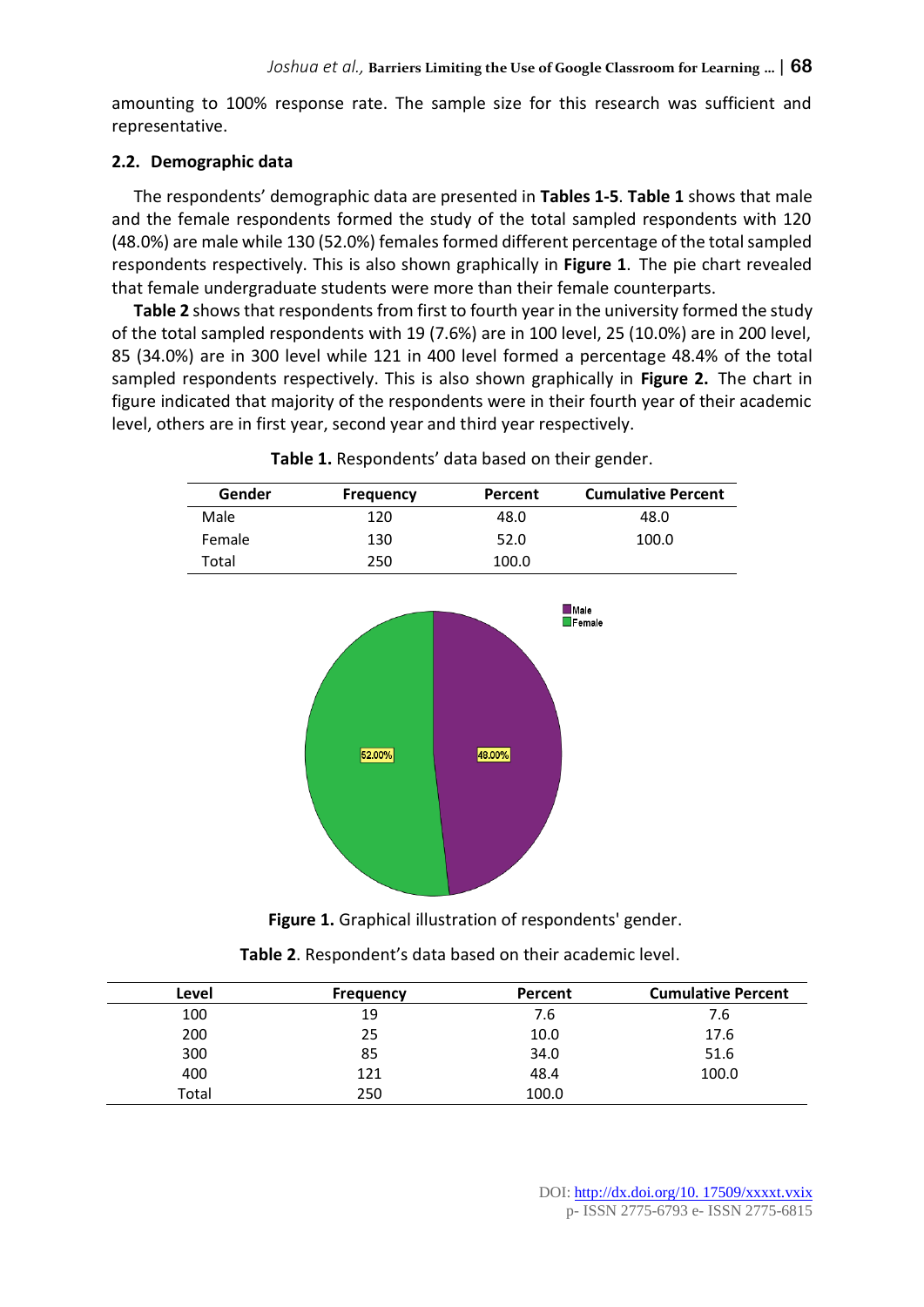

**Figure 2**. Graphical illustration of respondents' academic level.

#### **3. RESULTS AND DISCUSSION**

#### **3.1. Research question one**

What are the barriers against the use of google classroom for learning vocational and entrepreneurship courses?

The mean and Standard deviation was employed to ground the barriers against the use of google classroom for learning m of google classroom for learning vocational and entrepreneurship courses was presented in table 3. Poor power supply, loss of class control, High cost of purchasing relevant materials, Lack of adequate support system and laziness encouragement are barriers that hinder students' use of google classroom for learning vocational and entrepreneurship courses.

| S/N     | Items                                                                                                                      | Mean   | <b>SD</b> |
|---------|----------------------------------------------------------------------------------------------------------------------------|--------|-----------|
| 1.      | Poor power supply affects the use of electronic Devices for teaching and<br>learning                                       | 3.56   | .607      |
| $2_{-}$ | Lecturers may lose class control if the use of google classroom is<br>encouraged                                           | 3.17   | .738      |
| 3.      | Lecturers prefer the 'talk and chalk' method of teaching                                                                   | 3.16   | .807      |
| 4.      | High cost of purchasing relevant materials online discourages the use of<br>google classroom                               | 3.18   | .751      |
| 5.      | Lack of adequate support system discourage undergraduates to use of<br>google classroom for learning.                      | 3.44   | .652      |
| 6.      | High cost is a factor that deter the use of the internet by students and<br>lecturers                                      | 3.18   | .663      |
| 7.      | Use of google classroom encourages laziness in students                                                                    | 3.12   | .832      |
|         | Grand Mean on Barriers Limiting the Use of Google Classroom for<br><b>Learning Vocational and Entrepreneurship Courses</b> | 3.2600 | .43028    |

**Table 3.** Barriers against the use of GC for vocational and entrepreneurship courses.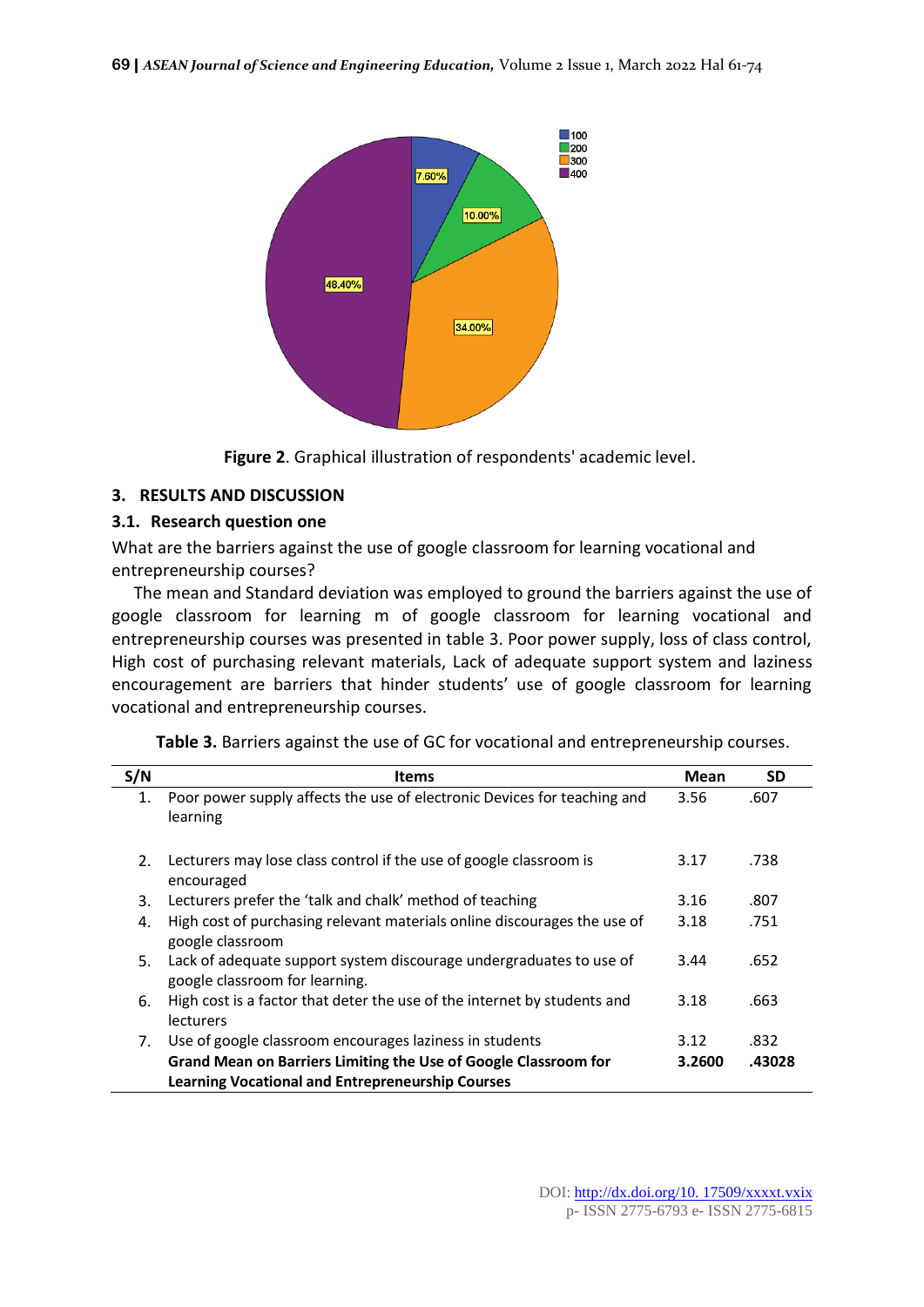# **3.2. Research questions two**

What influence does undergraduates' gender have on the barriers limiting the utilization of google classroom for learning vocational and entrepreneurship courses.

# **3.2.1. Hypothesis one**

There is no significant difference between the barriers limiting male and female undergraduate on the utilization of google classroom for learning vocational and entrepreneurship courses

T-test was conducted to determine if there is any significant difference between the barriers limiting male and female undergraduate on the utilization of google classroom for learning vocational and entrepreneurship courses. The result is shown in **Table 4**.

**Table 4** indicates that  $t$  (248) = 0.27,  $p = 0.79$ . This means that the stated null hypothesis was not rejected. This was as a result of the t-value of 0.268 resulting in 0.79 significance value which was greater than 0.05 alpha value. By implication, the stated null hypothesis was established thus: There was no significant difference between the barriers limiting male and female undergraduate on the utilization of google classroom for learning vocational and entrepreneurship courses in **Table 4**.

# **3.3. Research question three**

What influence does undergraduates' academic level have on the barriers limiting the utilization of google classroom for learning vocational and entrepreneurship courses.

# **3.3.1. Hypothesis two**

There is no significant difference among barriers limiting undergraduate students' utilization of google classroom for learning vocational and entrepreneurship courses based on their Academic level.

The analysis for testing this hypothesis as shown in **Table 5** was ANOVA statistical tool on students' utilization of GC based on their Level. The analysis on significant difference among barriers limiting the undergraduate students use of Google classroom for learning Vocational and Entrepreneurship based on their Academic level is displayed in **Table 5**. The null hypothesis was rejected as F (3, 249) = 0.56 and  $p = 0.00 > 0.05$ . Since the p-value was greater than the significance value of 0.05, the hypothesis was not rejected. Thus, there was no significant difference among barriers limiting the undergraduate students use of Google classroom for learning Vocational and Entrepreneurship based on their Academic level.

| Gender | N   | Mean  | <b>Std. Deviation</b> | Df  |          | Sig. (2-tailed) |
|--------|-----|-------|-----------------------|-----|----------|-----------------|
| Male   | 120 | 3.252 | .473                  | 248 | $-0.268$ | 0.79            |
| Female | 130 | 3.267 | .388                  |     |          |                 |

**Table 4.** Undergraduates' utilization of google classroom based on gender.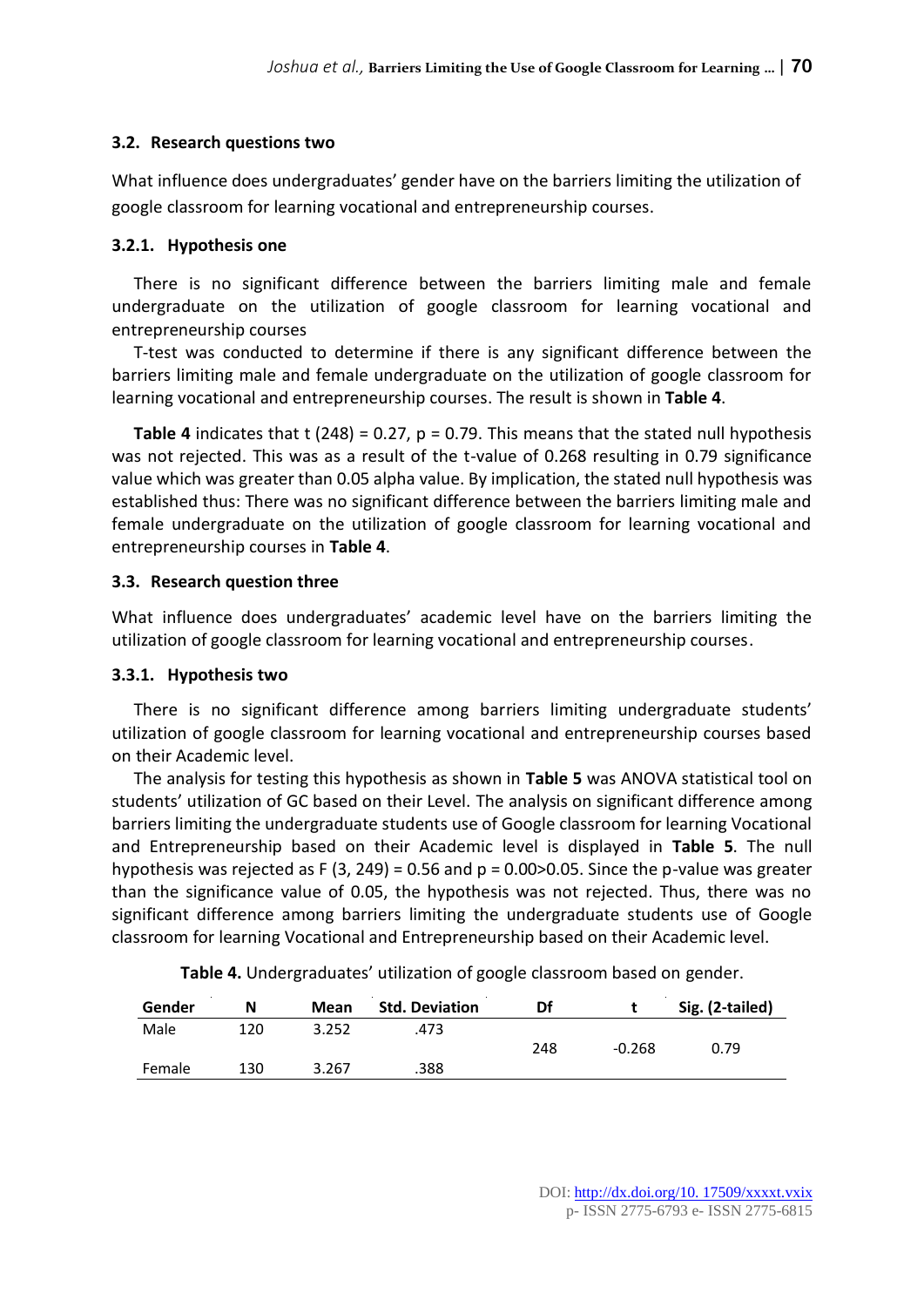| <b>Source</b>                                       | <b>Type III Sum of</b> | Df  | <b>Mean Square</b> | F        | Sig. |
|-----------------------------------------------------|------------------------|-----|--------------------|----------|------|
|                                                     | <b>Squares</b>         |     |                    |          |      |
| <b>Corrected Model</b>                              | .315 <sup>a</sup>      | 3   | .105               | .563     | .640 |
| Intercept                                           | 1502.091               | 1   | 1502.091           | 8070.560 | .000 |
| Level                                               | .315                   | 3   | .105               | .563     | .640 |
| Error                                               | 45.785                 | 246 | .186               |          |      |
| Total                                               | 2703.000               | 250 |                    |          |      |
| <b>Corrected Total</b>                              | 46.100                 | 249 |                    |          |      |
| a. R Squared = .007 (Adjusted R Squared = $-.005$ ) |                        |     |                    |          |      |

| Table 5. ANOVA on barriers of utilization of Google classroom by academic level |  |  |  |
|---------------------------------------------------------------------------------|--|--|--|
|---------------------------------------------------------------------------------|--|--|--|

This study investigated the barriers limiting the undergraduates' utilization of google classroom in learning vocational and entrepreneurship courses in university of Ilorin, Nigeria. The result from the study indicated that Undergraduate students identified poor power supply, loss of class control, high cost of purchasing relevant materials, lack of adequate support system and laziness encouragement as barriers that hinder students' use of google classroom for learning vocational and entrepreneurship courses. This goes in accordance with the study conducted by Mathipa & Mukhari (2014) who stated that poor accessibility to internet and computer resources are the main causes of the non-productive nature of Nigerian school system and poor academic performances of students in Nigerian schools. Also, there are constraints to the successful utilization of google classroom (Ezeugbo  $\&$ Asiegbu, 2011) and e-learning facilities for curriculum implementation in schools. In addition, network costs in Nigeria consist of not only capital cost but also high operating cost (Osuafor & Emeji, 2015).

#### **4. CONCLUSION**

The results gathered at the end of this research work shows that when there are some barriers against the use of google classroom for learning vocational and entrepreneurship courses. If solutions can be provided in resolving these barriers, it will attract and encourage students in using the technologies. This will not only reduce the time used in learning lesson contents, but it will also foster collaboration and interactivity among lecturers-students and even between the students.

# **5. RECOMMENDATIONS**

Based on the results drawn from this research, the recommendations below have been made:

- 1. The use of google classroom should be encouraged in schools, not only for learning vocational and entrepreneurship courses but for other courses.
- 2. Lecturers should encourage the use of google classroom among the students and within themselves and see it not as their replacement but as a tool to further enhance and improve the quality of their teaching towards achieving instructional objectives.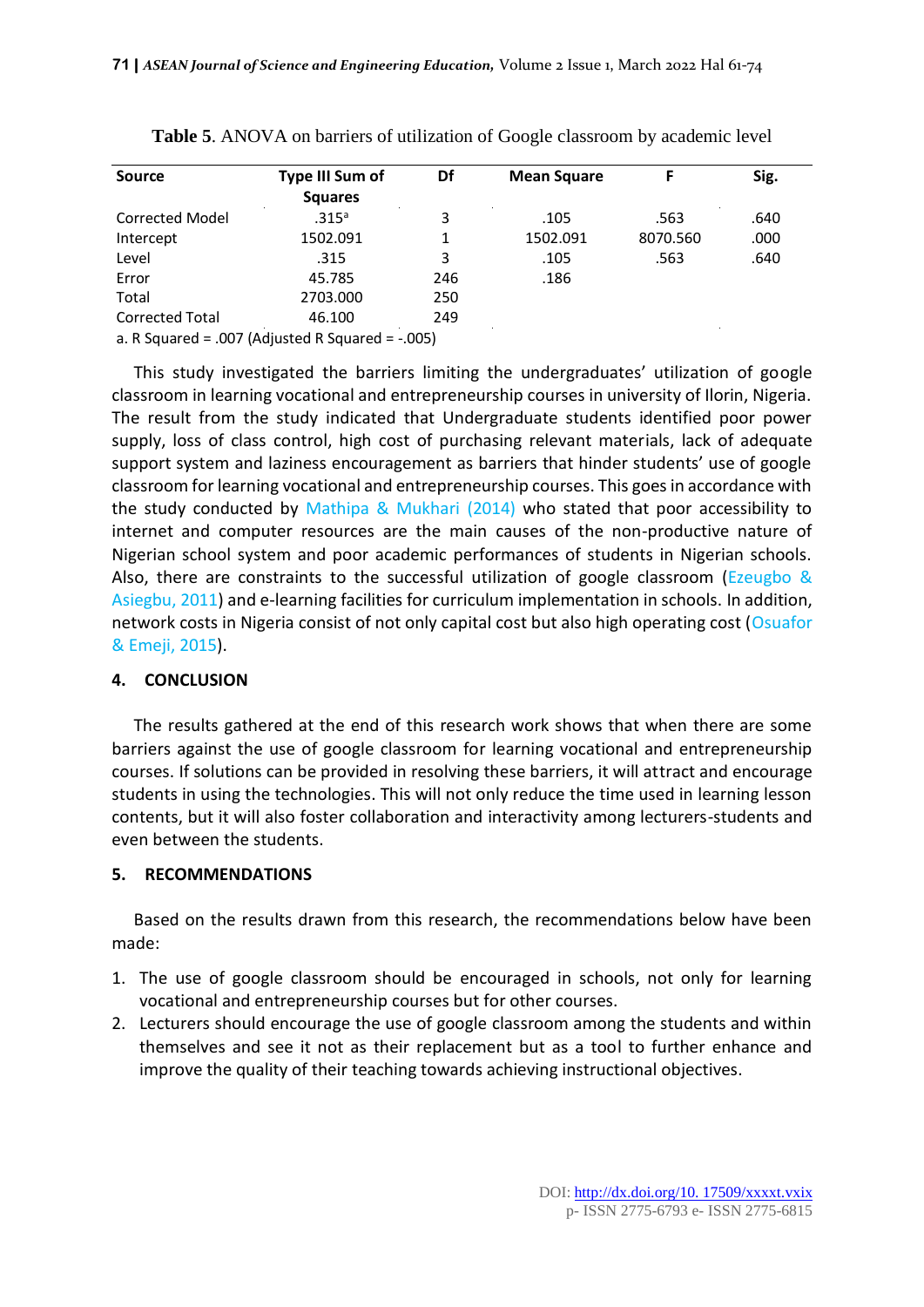# **6. AUTHORS' NOTE**

The authors declare that there is no conflict of interest regarding the publication of this article. Authors confirmed that the paper was free of plagiarism.

# **7. REFERENCES**

- Akinola, D. B. (2012). A survey of entrepreneurship education curriculum as an instrument for reducing unemployment in Nigerian universities. *Abuja International Journal of Education and Management Sciences (ABIJEMS)*, *2*, 330-345.
- Atsumbe, B. N., Raymond, E., and Duhu, E. E. P. (2012). Availability and utilization of e-learning infrastructures in Federal University of Technology, Minna. *E-learning*, *3*(13), 56-64.
- Belaya, V. (2018). The use of e-learning in vocational education and training (vet): systematization of existing theoretical Approaches. *Journal of Education and Learning*, *7*(5), 92-101.
- Bhattacharjee, B. (2008). Factors affecting computer use among older adult users: A study in the backdrop of the Florida State University. PhD Thesis, *College of Information, the Florida State University.*
- Brimah, A. N., Olanipekun, W. D., and Ibikunle, O. H. (2014). Engendering Entrepreneurship Education Curriculum as a Catalyst for solving unemployment and achieving Sustainable Development. *Al-Hikmah University Journal of Education*, *1*(1), 14-21.
- Chuang, Y. T. (2014). Increasing learning motivation and student engagement through the technology-supported learning environment. *Creative Education*, *5*(23), 1969.
- Ertmer, P. A., Ottenbreit-Leftwich, A. T., Sadik, O., Sendurur, E., and Sendurur, P. (2012). Teacher beliefs and technology integration practices: A critical relationship. *Computers and education*, *59*(2), 423-435.
- Ezeugbo, C. O., and Asiegbu, E. C. (2011). Challenges in the application of e-learning in continuing Education Programmes (CEP) in Nigerian Universities: Exploring teachers' perspective. *Ghana Journal of Education and Teaching (GHAJET)*, *12*, 267-275.
- Islahi, F. (2019). Exploring teacher attitude towards information technology with a gender perspective. *Contemporary educational technology, 10(1), 37-54.*
- Islam, M. S., and Islam, M. N. (2017). Use of ICT in libraries: An empirical study of selected libraries in Bangladesh. *Library Philosophy and Practice*.
- Izenstark, A., and Leahy, K. L. (2015). Google classroom for librarians: features and opportunities. *Library Hi Tech News, 32(9), 1-3.*
- Jamieson-Proctor, R., Albion, P., Finger, G., Cavanagh, R., Fitzgerald, R., Bond, T., and Grimbeek, P. (2013). Development of the TTF TPACK survey instrument. *Australian Educational Computing Journal 27(3), 26-35.*
- Kerres, M. (2012). Mediendidaktikkonzeption und entwicklung mediengestützter lernangebote, 3. Vollständig überarbeitete auflage. *München: Oldenbourg Verlag.*
- Lenz, K. (2009). Akzeptanz von E-Learning in KMU. *Universität Erfurt, Dissertation.*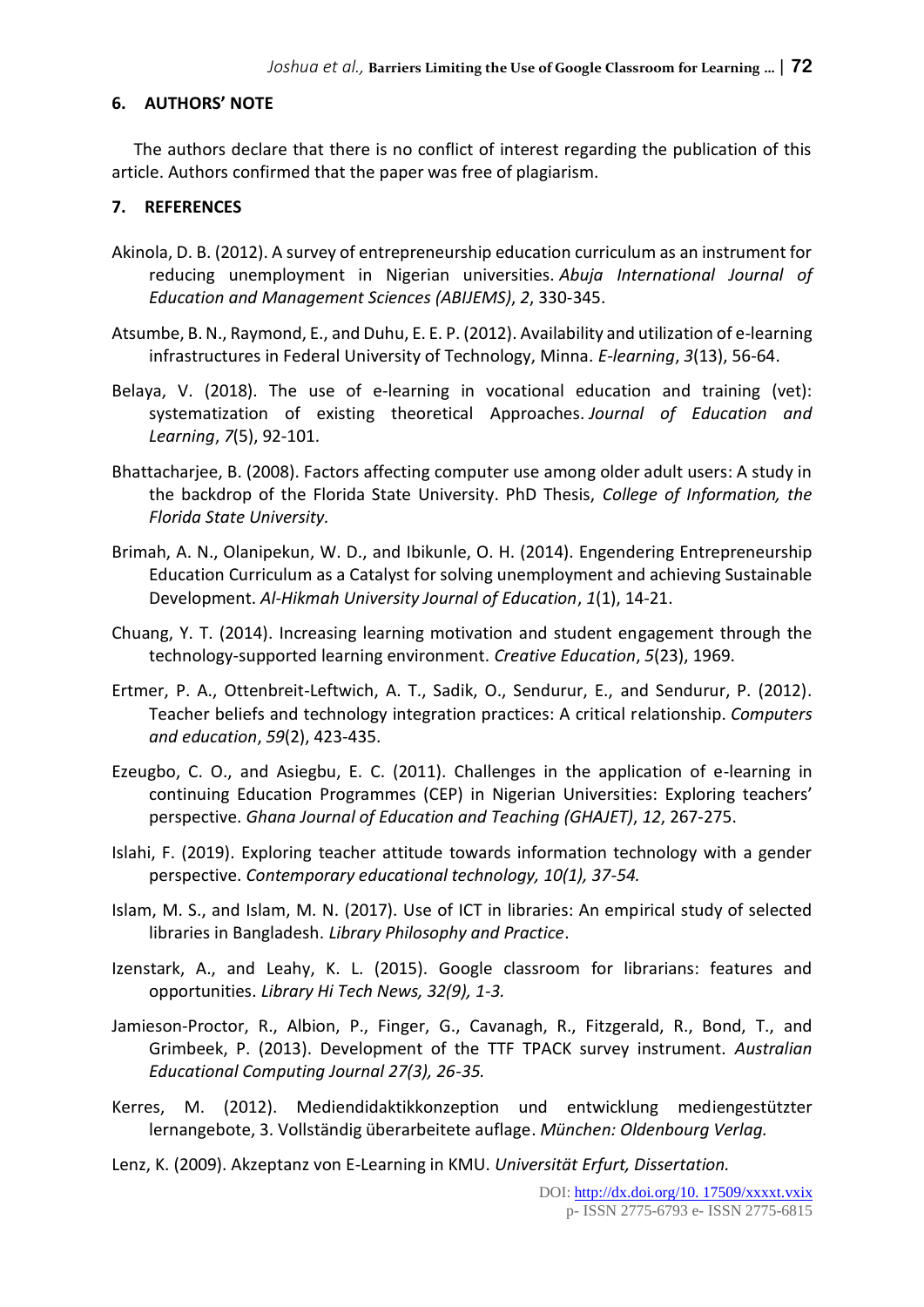- Mahdum, M., Hadriana, H., and Safriyanti, M. (2019). Exploring teacher perceptions and motivations to ict use in learning activities in Indonesia. *Journal of Information Technology Education*, *18*(2019), 293-317.
- Mathipa, E. R., and Mukhari, S. (2014). Teacher factors influencing the use of ICT in teaching and learning in South African urban schools. *Mediterranean Journal of Social Sciences*, *5*(23), 1213-1213.
- Mwila, P. (2018). Assessing the attitudes of secondary school teachers towards the integration of ICT in the teaching process in Kilimanjaro, Tanzania. *International Journal of Education and Development using Information and Communication Technology*, *14*(3), 223-238.
- Nwana, S. (2012). Challenges in the application of e-learning by secondary school teachers in Anambra state, Nigeria. *African Journal of Teacher Education (AJOTE), 2(1), 1-9.*
- Okmawati, M. (2020). The use of Google Classroom during pandemic. *Journal of English Language Teaching*, *9*(2), 438-443.
- Olanipekun, W. D., Brimah, A. N., and Rabiu, R. O. (2015). Entrepreneurial and vocational education revolution: A catalyst for sustainable development. *Kuwait Chapter of Arabian Journal of Business and Management Review*, *33*(2587), 1-9.
- Osuafor, A. M., and Emeji, E. O. (2015). Utilization of E-Learning facilities by science teacher educators for teaching pre-service teachers in Nigerian Colleges of Education. *Asian Journal of Education and E-learning*, *3*(2), 160-167.
- Rahmad, R., Wirda, M. A., Berutu, N., Lumbantoruan, and Walbiden. (2019). Google classroom implementation in Indonesian higher education. *Journal of Physics*, *1175*(1), 012153.
- Sitzmann, D. (2015). Rahmenwerk für zielgruppenorientiertes Blended E-Learning im MINT-Bereich im Kontext des Lebenslangen Lernens. *Technische Universität Clausthal, Dissertation*.
- Suri, G., and Sharma, S. (2013). The impact of gender on attitude towards computer technology and e-learning: An exploratory study of Punjab University, India. *International Journal of Engineering Research*, *2*(2), 132-136.
- Türel, Y. K., and Johnson, T. E. (2012). Teachers' belief and use of interactive whiteboards for teaching and learning. *Journal of Educational Technology and Society*, *15*(1), 381-394.
- Warschauer, M., Zheng, B., Niiya, M., Cotten, S., and Farkas, G. (2014). Balancing the one-toone equation: Equity and access in three laptop programs. *Equity and Excellence in Education, 47(1), 46-62.*
- Yacob, A., Kadir, A. Z. A., Zainudin, O., and Zurairah, A. (2012). Student awareness towards elearning in education. *Procedia-Social and Behavioral Sciences*, *67*(2012), 93-101.
- Yang, K. T., and Wang, T. H. (2012). Interactive whiteboard: Effective interactive teaching strategy designs for biology teaching. *E-Learning-Engineering, On-Job Training and Interactive Teaching*, 139-156.